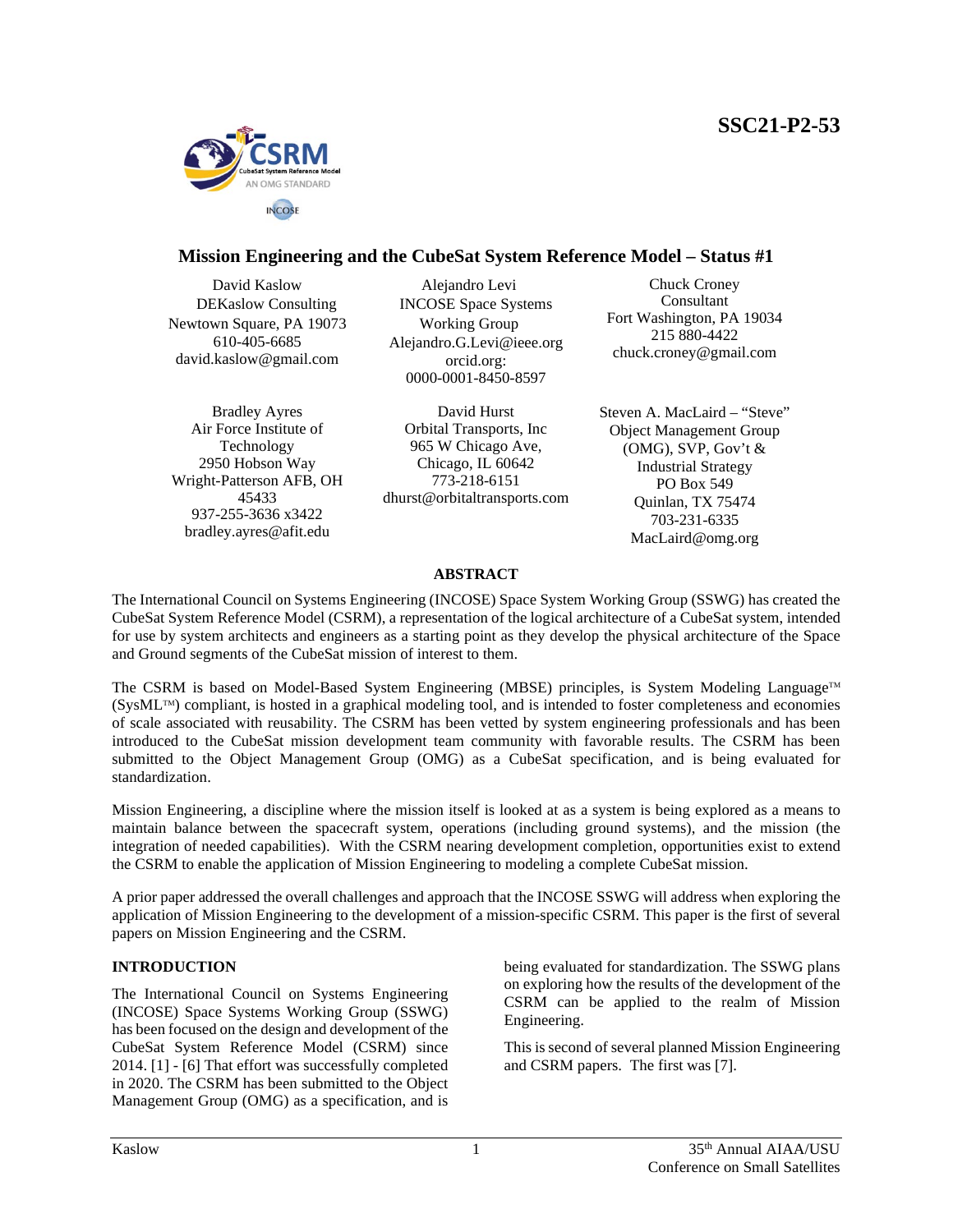This paper provides the following:

- Overview of the CSRM
- CSRM as an OMG Specification
- Development of a Mission-Specific CSRM
- Defining Mission Engineering
- CSRM and Mission Engineering
- Mission Architecture Activity and Mission **Operations**
- **Conclusion**
- Path Forward

#### **OVERVIEW OF THE CUBESAT SYSTEM REFERENCE MODEL**

The CSRM is founded on MBSE principles, SysML compliant, platform independent, and hosted in a graphical modeling tool. The CSRM provides a CubeSat logical space-ground architecture. The logical components are abstractions of the physical components that provide the system functionality without imposing implementation constraints. The physical architecture defines physical components of the system including hardware, software, persistent data, and operational procedures, and leads to the actual physical design.

The logical components are a starting point for the definition of a mission-specific CubeSat logical architecture, followed by the physical architecture and the CubeSat development. Using the provided CSRM as a starting point, the mission-specific team is free to adopt a different logical architecture and modify the CSRM to accommodate the change.

The CSRM integrates five overarching elements: stakeholders, technical measures, behaviors, requirements, and architecture as shown in Figure 1. The CSRM provides for defining and tracing requirements from stakeholders, to behaviors, with technical measures assigned to subsystems and components.

The CSRM is a repository for systems engineering artifacts. However, it is not pre-populated with specific stakeholders, technical measures, behaviors, and requirements. That is the job of the CubeSat mission-specific development team

# **CSRM AS AN OMG SPECIFICATION**

OMG, a voluntary international standards organization, has a detailed process for identification of the need for a specification followed by the solicitation, development, approval, and distribution of a specification as shown in Figure 2.

OMG released a Request for Proposal (RFP) for a CubeSat specification in September 2018. INCOSE and several others responded to the RFP. The INCOSE CSRM was selected to continue development.

In the past, OMG specifications have been documentbased. In this case the CSRM Specification consists of:

- Normative CSRM Specification document that is populated in part from the CSRM Model File
- Normative CSRM Profile XMI file for import into a graphical modeling tool

Supplementing the CSRM Specification are nonnormative files:

- CSRM Model file since it is an implementation in a specific graphical modeling tool
- HTML Published file

The HTML file allows for exploration and evaluation of the CSRM without the need to acquire a graphical modeling tool. It provides sufficient guidance for establishing a mission-specific CSRM.

Compliance criteria for implementation of this specification are the retention of:

- Five fundamental elements: stakeholders, requirements, behaviors, architecture, and technical measures
- Architecture levels: enterprise, and space and ground segments and subsystems

Compliance criteria are part of being an OMG specification. Retention of these logical elements provides a common baseline for comparing and evaluating different mission-specific implementations and for the sharing and reuse of design elements.

The CSRM has been thoroughly vetted, as part of the OMG specification process, by system engineering professionals, and introduced to the CubeSat development community.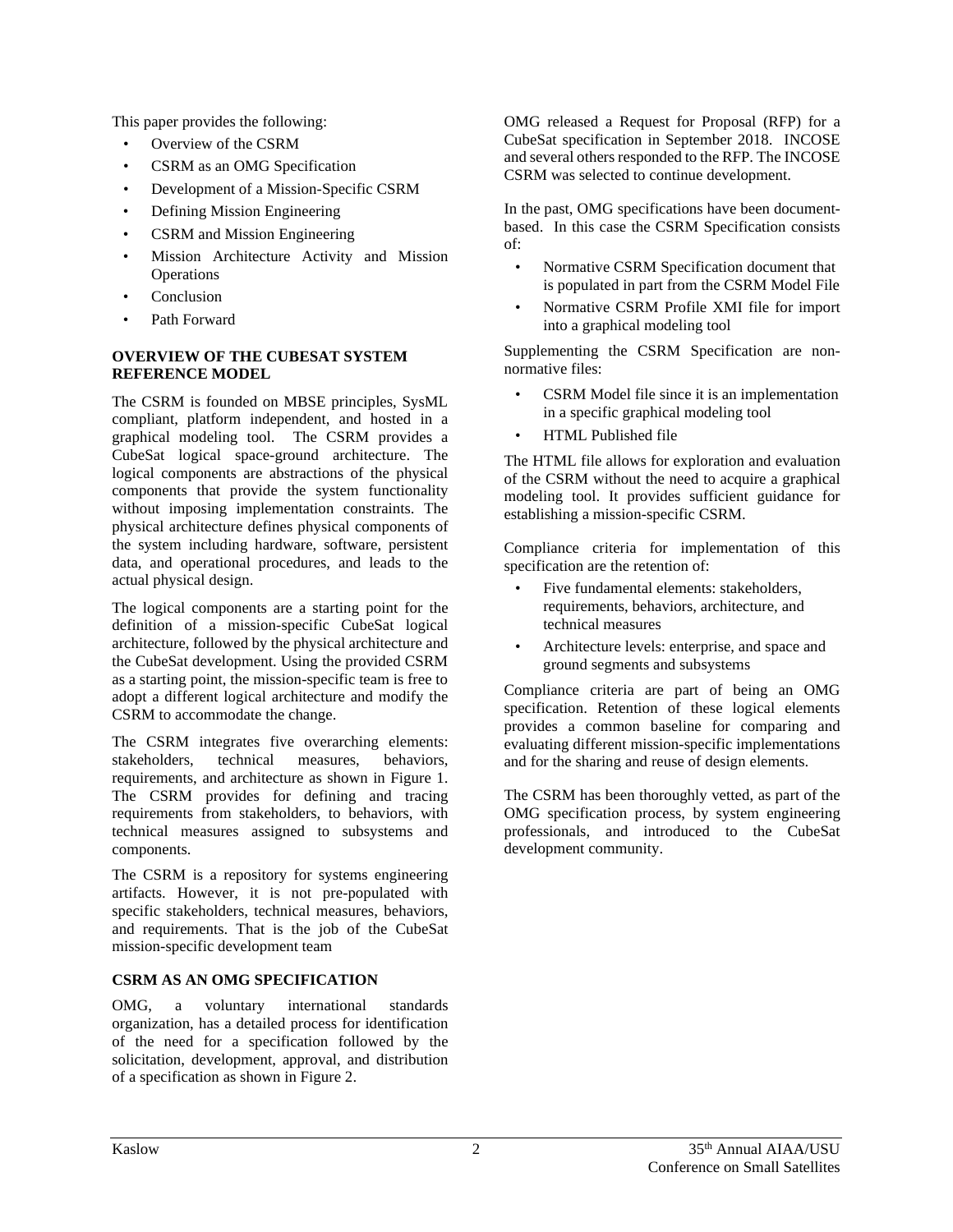

**Figure 1. An Exo-Structure for Population with Mission-Specific Elements**



**Figure 2. CSRM RFP and CSRM Specification**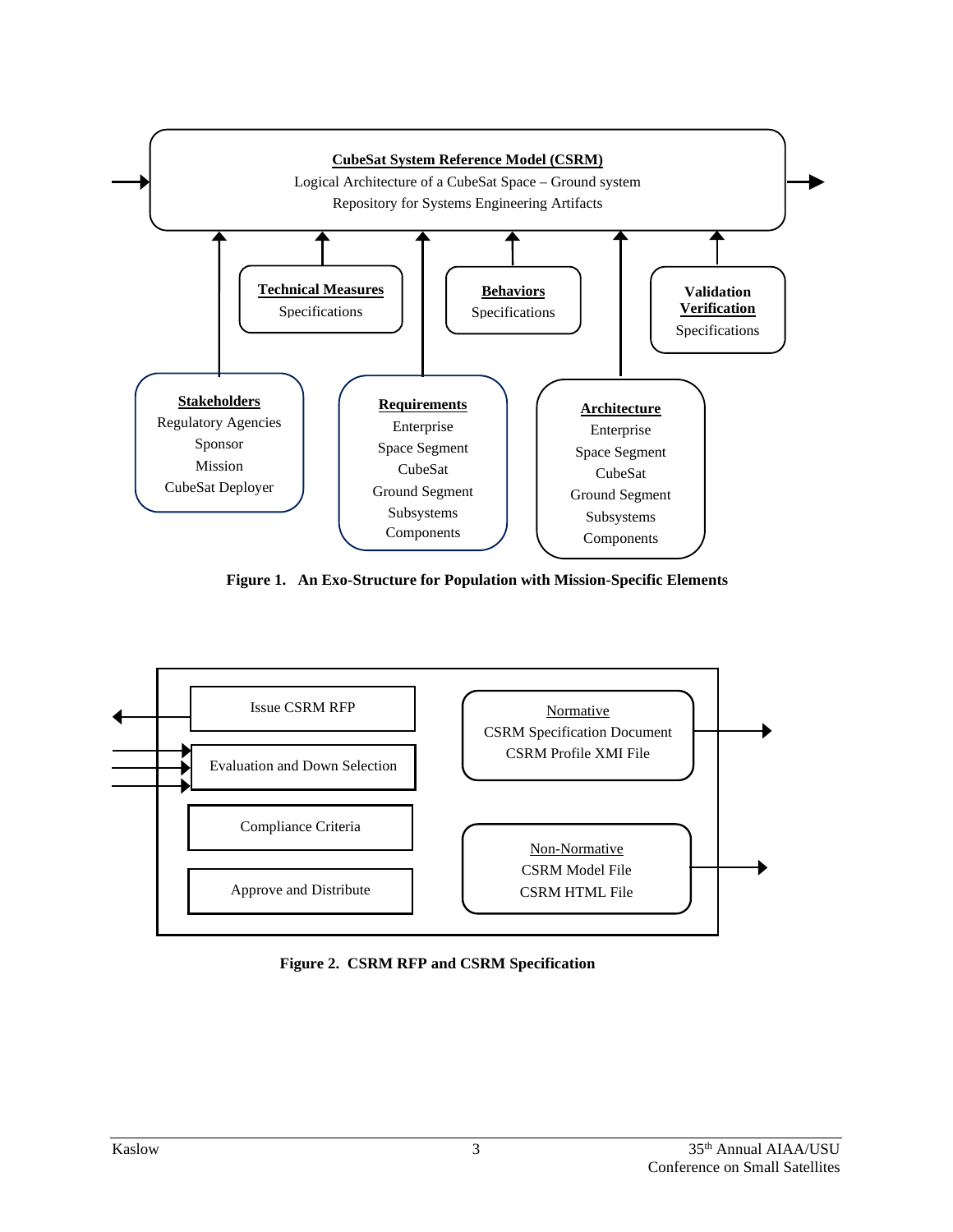#### **DEVELOPMENT PROCESS FOR A MISSION-SPECIFIC CSRM**

A mission-specific CubeSat team downloads the CSRM specification and files from OMG for import it into their own graphical modeling tool. The mission-specific team is free to adopt a different logical architecture and modify the CSRM to accommodate the change. The mission team identifies the project stakeholders, project systems engineering methodology, and mission-specific stakeholders and needs. This is followed by specifying the mission-specific logical and physical architectures. See Figure 3. The CSRM documentation is internal to and integral to the CSRM.

## **DEFINING MISSION ENGINEERING**

We have built on our preceding paper [7] that provided several definitions of Mission Engineering and associated activities including an initial assessment of where the CSRM supports these activities and where there are areas that require further research.

## *Mission*

A mission describes what the system will do and the purpose of doing it. The mission provides the context for defining measures of effectiveness and for development of the Concept of Operations. The mission is accomplished by operational nodes completing one or more operational activities. An operational node can be an organization, individual, or system. Operational activities are actions that either transform one or more inputs into outputs or change the state of the system. A system provides capabilities through the execution of operational activities. [8]

## *Mission Engineering*

Mission Engineering describes the application of systems engineering to the planning, analysis, and designing of missions, where the mission is the system of interest. Mission Engineering analyzes the mission goals and threads, analyzes the available as well as emerging operational and system capabilities, and designs a mission architecture to achieve the mission goal. [8]

The above definitions of Mission and Mission Engineering emphasize that the mission is the system of interest and the operational accomplishment of the mission should include all phases of operations (from Launch and Early Orbit, through Normal Operations, ending with Decommission Operations). Normal Operation accomplishment includes meeting Technical Measures in the operational environment.

The list of Mission Engineering Activies in Figure 4 is from [7] and [8]. The Mission Architecting Activity will be addressed below.

## **CSRM AND MISSION ENGINEEERING**

We have been discussing two CSRMs. One is the OMG normative specification in Figures 1, 2, and 3. The other is the mission-specific CSRM in Figures 4, 5, and 6.

Figures 4 and 5 illustrates the architecting of the missionspecific CSRM to support Mission Engineering (ME) activities. they show the mapping of model elements to ME activities at the mission, logical, physical, and dynamic modeling level.

The following steps should be carried out for each of the ME activities listed in Figure 4:

- Identify the key elements of the ME activity
- Identify the ME key elements that align with the mission-specific CSRM elements
- Identify and incorporate elements that supplement the mission-specific CSRM and align with ME key elements
- Provide the results of the above analysis to INCOSE and OMG with recommendations for addition to the OMG resident CSRM Specification
- Review both the ME activities and the development activity to optimize shared information to for meeting technical measures and carrying out mission operations

#### **MISSION ARCHITECING ACTIVITY IN SUPPORT OF MISSION OPERATIONS**

Mission Architecting Activity is defined as the development of an operational architecture describing the capabilities, operational activities, operational nodes, and other relevant elements to model the mission. [7] [8]

A Space Mission Architecture includes the space segment, ground segment, mission operations, launch segment, orbit, end user, and command, control, and communications architecture. [7] [9 p62]

Mission Operations includes the people, hardware, and software that control the system a day-to-day basis. This includes spacecraft operations, payload operations, ground operations, and mission management. [9 p903]

Mission Operations are not part of the CSRM as shown in Figure 1. However, they should be included in the mission-specific CSRM as shown in Figure 6 below.

Mission Operations can be captured in activity diagrams and could follow the progression of the logical to physical definition of the resulting system.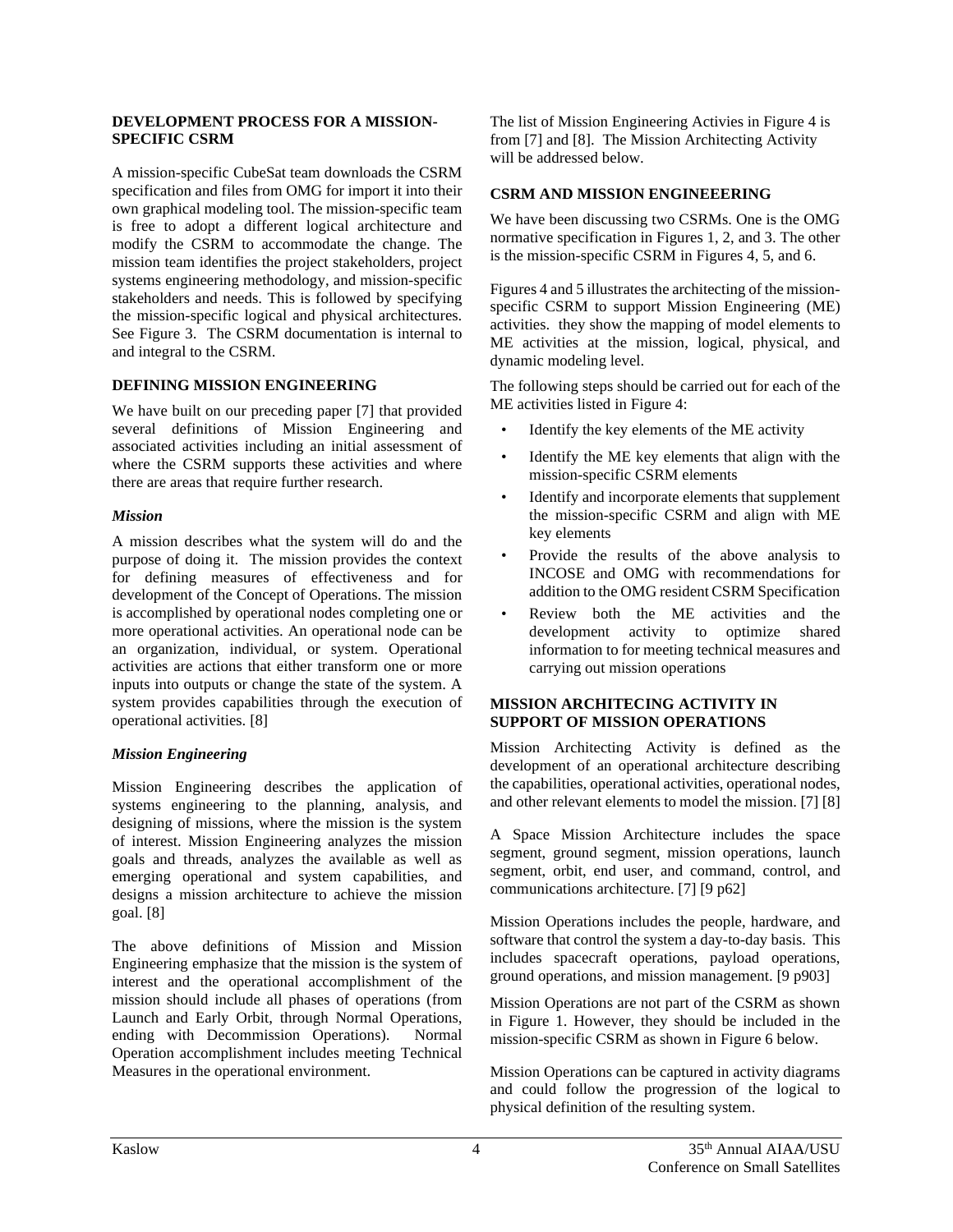

**Figure 3. Engineering of a Mission-Specific CSRM**



**Figure 4. INCOSE Mission Engineering Activities**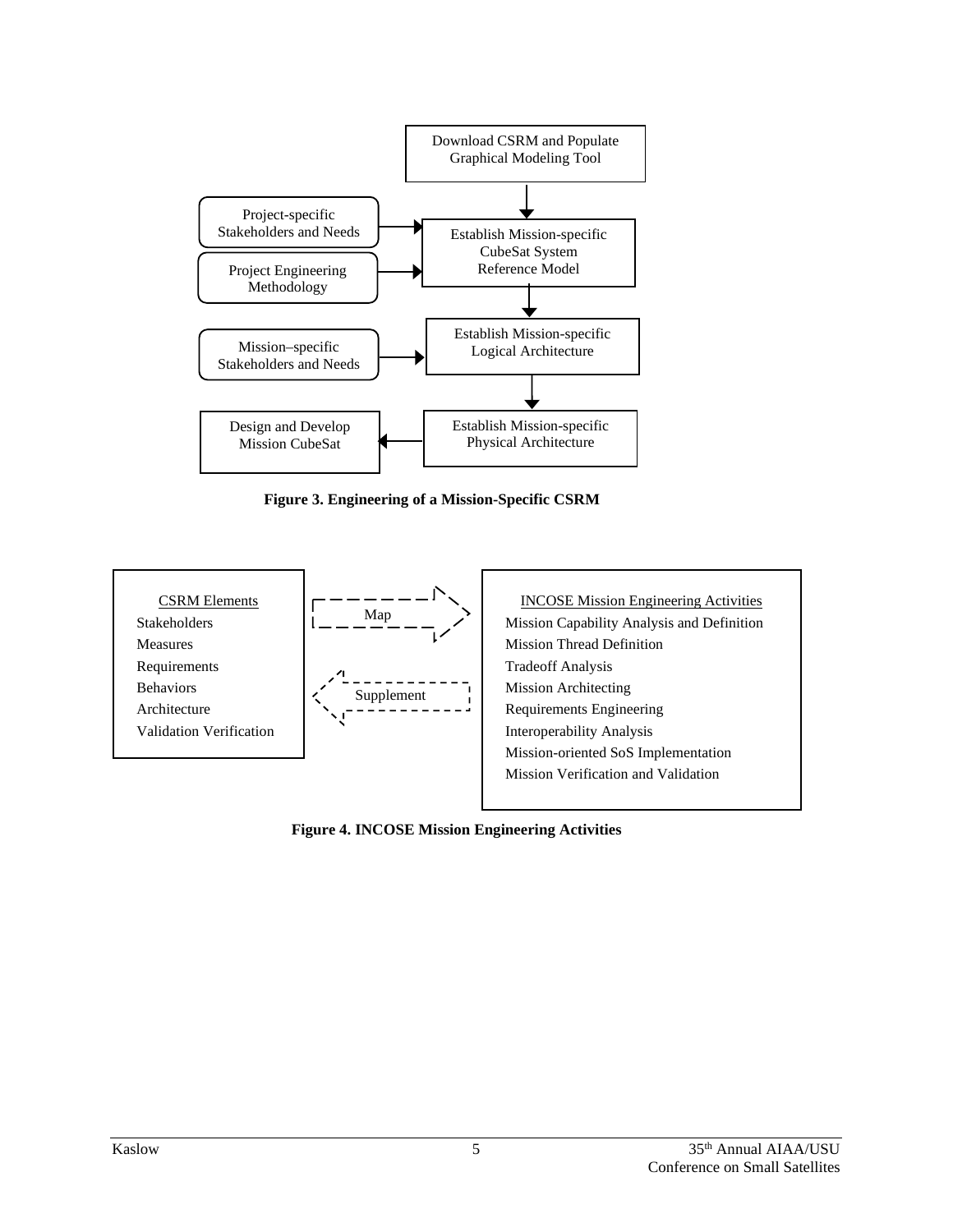

**Figure 5. Architecting the Mission-Specific CSRM According to Mission Engineering Activities**



**Figure 6. Mission-Specific CSRM**